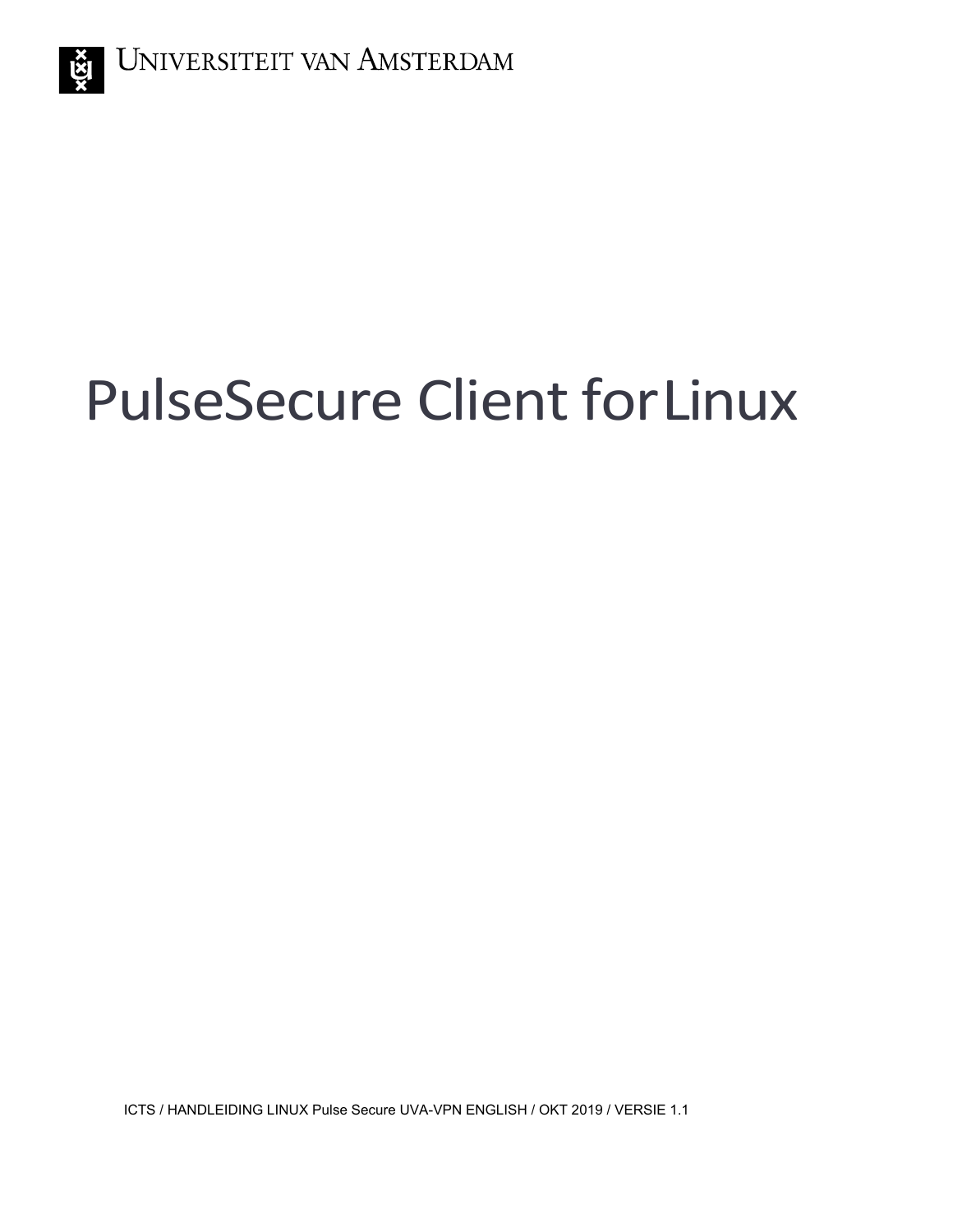

## Installing Pulse Secure Client for Linux

Downloadthe correct Pulse Secure Linuxinstaller for your OS (RHEL or Ubuntu) from the UvA website.

De installation is carried out using the terminal interface.

The Pulse Secure client for Linux currently is designed only for CLI-based installation.

The Installation Command:

- Debian based installation **dpkg -i <package name>**
- RPM based installation **rpm -ivh <package name>**

The Upgrade Command:

• Debian – based installation

dpkg -i <package name>

• RPM – based installation **rpm -Uvh <package name>**

The Uninstallation Command:

• Debian – based installation

**dpkg -r <package name>**

• RPM – based installation

**rpm -e <package name>**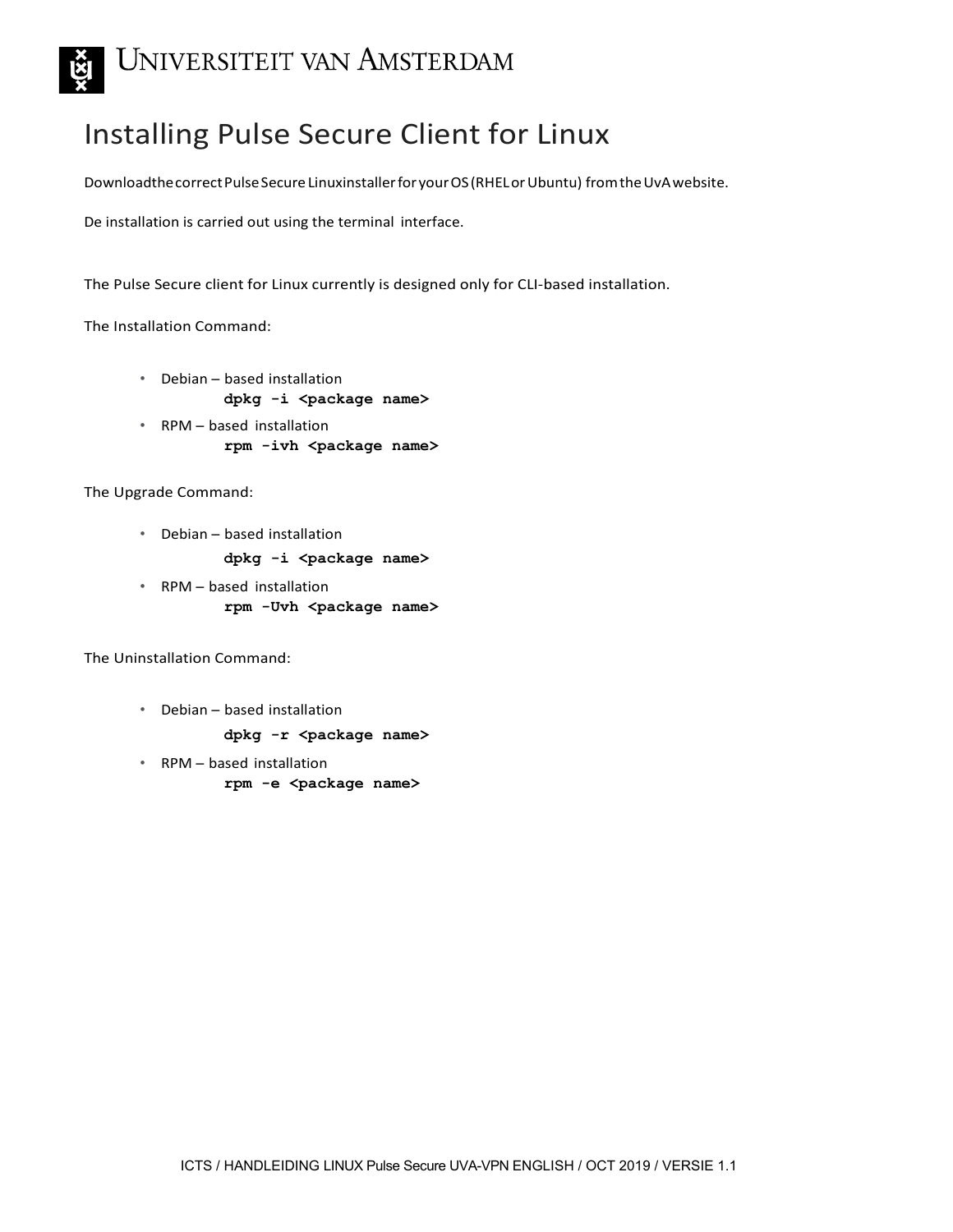

# Using Pulse Linux Client UI

#### To launch UI from the Desktop

Pulse Linux Client UI can be launched by searching for Pulse Secure Icon under Applications List.



| $\bullet$ |                         |                                     |                                                       |                           |                                                       | $\circ$          | En | 40) 1:23 PM 32  |
|-----------|-------------------------|-------------------------------------|-------------------------------------------------------|---------------------------|-------------------------------------------------------|------------------|----|-----------------|
|           | ⊗ Pulse                 |                                     |                                                       |                           |                                                       | Filter results » |    |                 |
|           | <b>iii</b> Applications |                                     |                                                       |                           |                                                       |                  |    |                 |
|           |                         |                                     |                                                       |                           |                                                       |                  |    |                 |
|           | <b>Pulse Secure</b>     |                                     |                                                       |                           |                                                       |                  |    |                 |
|           | n                       | Files & Folders See fewer results v |                                                       |                           |                                                       |                  |    |                 |
|           |                         | $\circ$                             | $\begin{array}{c} 1 \\ 10 \\ 101 \\ 1010 \end{array}$ |                           | $\begin{array}{c} 1 \\ 10 \\ 101 \end{array}$<br>1010 |                  |    |                 |
|           | pulse                   | pulse-5.3R1.i386.deb                | $\mathbf{1}$                                          | test.log                  | gdb                                                   | gdb-7.11.tar.xz  |    |                 |
|           |                         |                                     |                                                       |                           |                                                       |                  |    |                 |
|           |                         |                                     |                                                       |                           |                                                       |                  |    | $0:00:00$ /usr/ |
|           | Desktop                 | <b>Documents</b>                    | Downloads                                             | Music                     | Pictures                                              | Public           |    | 0:00:00 grep    |
|           |                         |                                     |                                                       |                           |                                                       |                  |    | $0:00:00$ /usr/ |
|           |                         | €                                   | Ą                                                     | J.<br>$\bullet$<br>$\Box$ | 量                                                     |                  |    | 0:00:00 grep    |

To launch UI from the Terminal

- 1. Append/usr/local/pulsetoLD\_LIBRARY\_PATH export LD\_LIBRARY\_PATH=\$LD\_LIBRARY\_PATH:/usr/local/pulse
- 2. Launch the UI by executing the below command /usr/local/pulse/pulseUi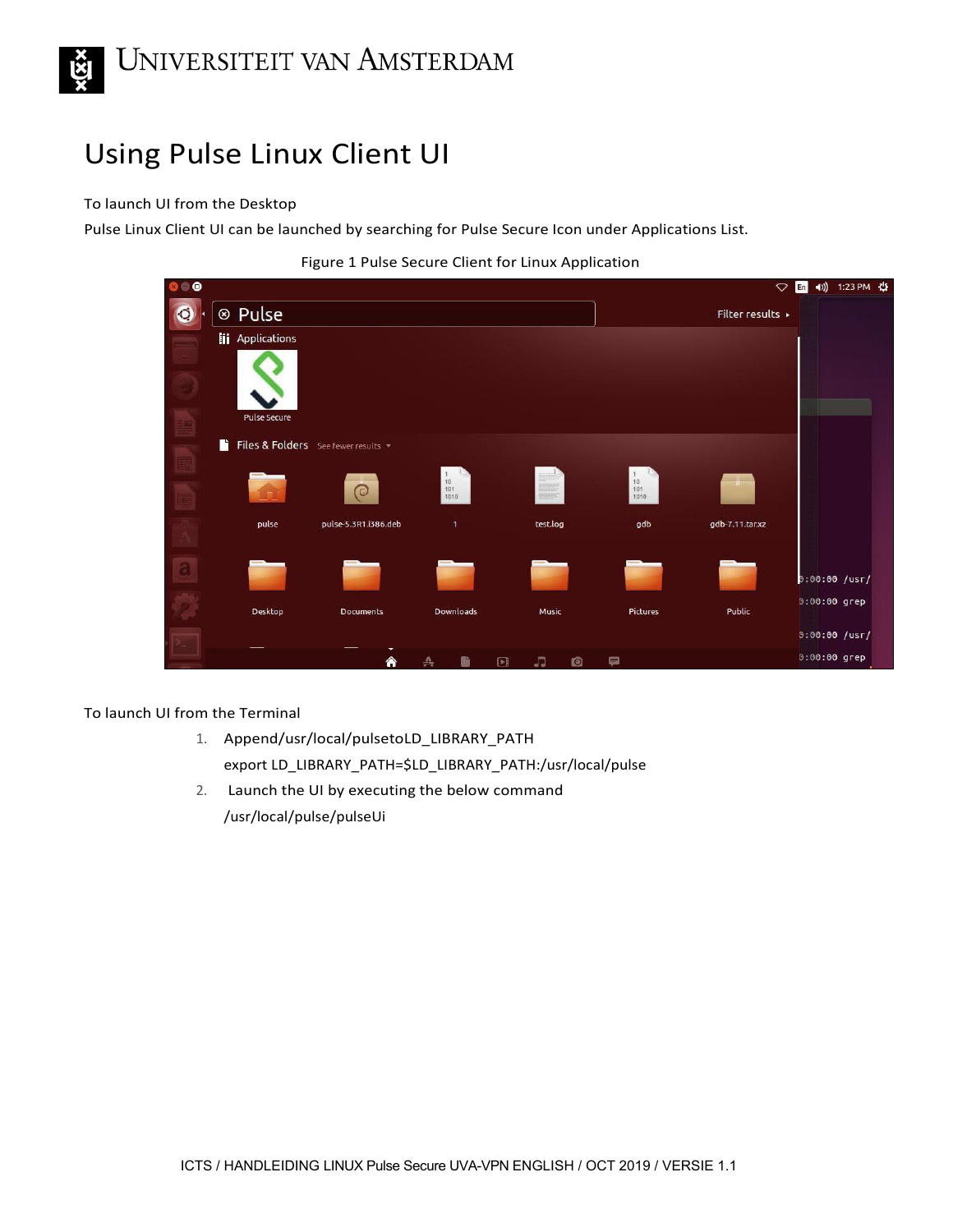

#### **Adding VPN Connections**

To create a Pulse Secure VPN connection on a Linux device:

|                     | Figure 2 Adding VPN Connection                    |                                                 |                                                    |
|---------------------|---------------------------------------------------|-------------------------------------------------|----------------------------------------------------|
| <b>Pulse Secure</b> |                                                   |                                                 | 2:05 PM 章<br>$\blacktriangleleft$<br><b>CON En</b> |
| $\bullet$           |                                                   |                                                 |                                                    |
|                     | Pulse Secure                                      |                                                 |                                                    |
|                     | About<br>File v.                                  | <b>Pulse Secure</b>                             | $\times$                                           |
| Đ                   | $+$ $6 -$<br>Connections                          | <b>Enter Configuration</b><br>Name:             |                                                    |
| E                   |                                                   | UvA vpn                                         |                                                    |
| E                   |                                                   | URL:<br>vpn.uva.nl                              |                                                    |
| Ę                   |                                                   |                                                 |                                                    |
|                     |                                                   | Cancel<br>Save                                  |                                                    |
| A                   |                                                   | 2017 by Pulse Secure, LLC. All rights reserved. |                                                    |
| $\mathbf{a}$        | C 2016 by Pulse Secure. LLC. All rights reserved. |                                                 |                                                    |
|                     |                                                   |                                                 |                                                    |

- Click on the Add (+) option on the top-right-hand corner of the main Pulse Secure Linux client screen.
	- 1. In the Name field, specify a name vpn gateway. (eg UvA-VPN)
	- **2.** In the URL field, specify the URL for the vpngateway **vpn.uva.nl**
- The VPN connection appears in the VPN list after the user clicks the save button on the above screen The user can click connect to initiate a VPN connection. The VPN connection state is indicated in the VPN dropdown menu on the VPN list.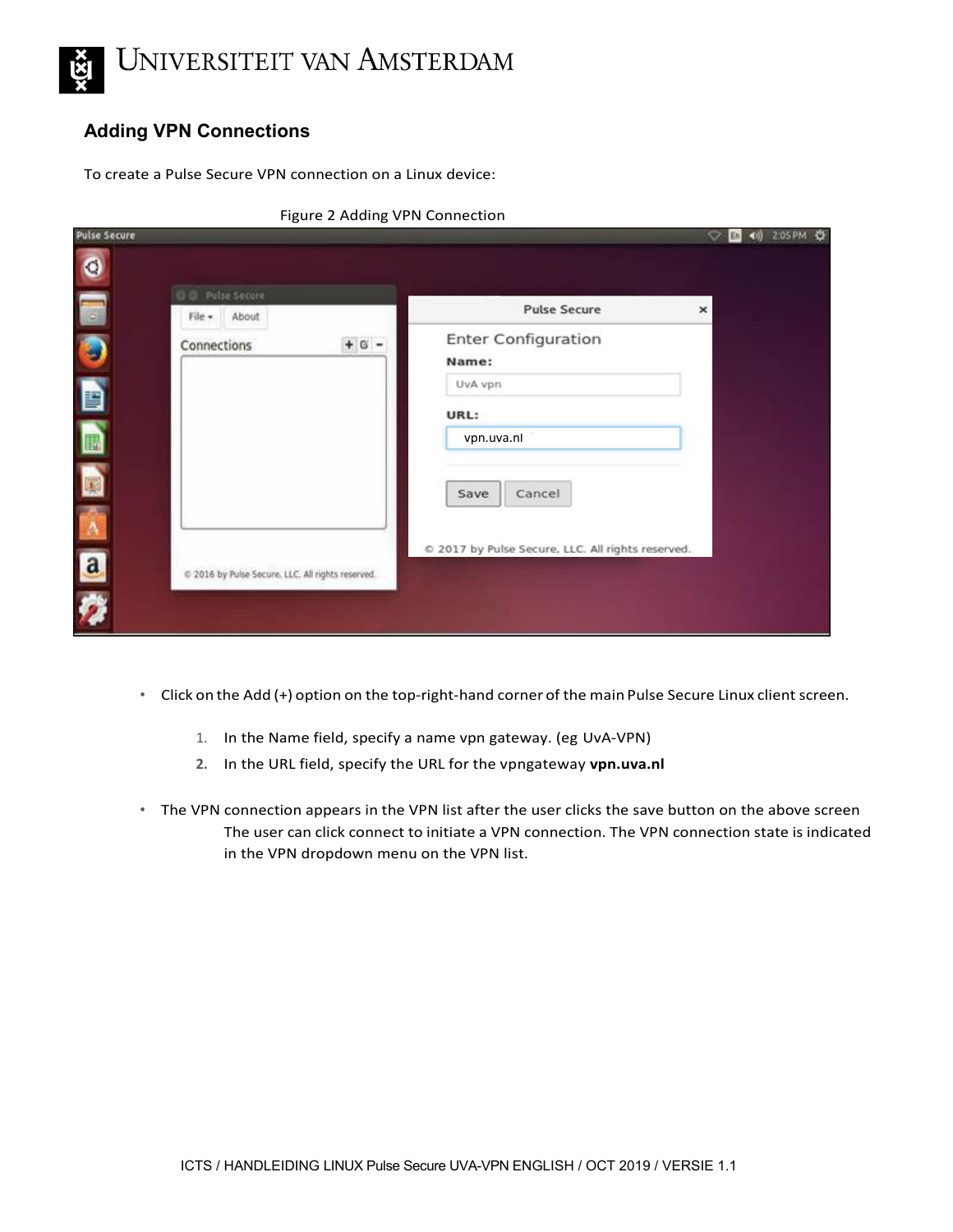

#### **Modifying VPN Connection**

To modify a Pulse Secure VPN connection on a Linux device:

| Pulse Secure                                     | $\times$<br><b>Pulse Secure</b><br>×             |
|--------------------------------------------------|--------------------------------------------------|
| $File -$<br>About<br>Connections<br>UvA vpn<br>v | <b>Enter Configuration</b><br>$+ \circ$<br>Name: |
|                                                  | Connect<br>UvA vpn                               |
|                                                  | URL:                                             |
| 顨                                                | vpn.uva.nl                                       |
|                                                  | Cancel<br>Save                                   |
| $\overline{a}$                                   |                                                  |

Figure 3 Modifying VPN Connection

- Selectthe VPN connection and Click on the edit([]) option on the top-right-hand corner of the main Pulse Secure Linux client screen.
	- 1. In the Name field, choose a name for the vpn gateway.
	- 2. In the URL field, specify the URL for the vpn gateway.

• The modified VPN connection appears in the VPN list after clicking the save option on the above screen It is now possible to initiate a VPN connection. The VPN connection state is indicated in the VPN dropdown menu on the VPN list.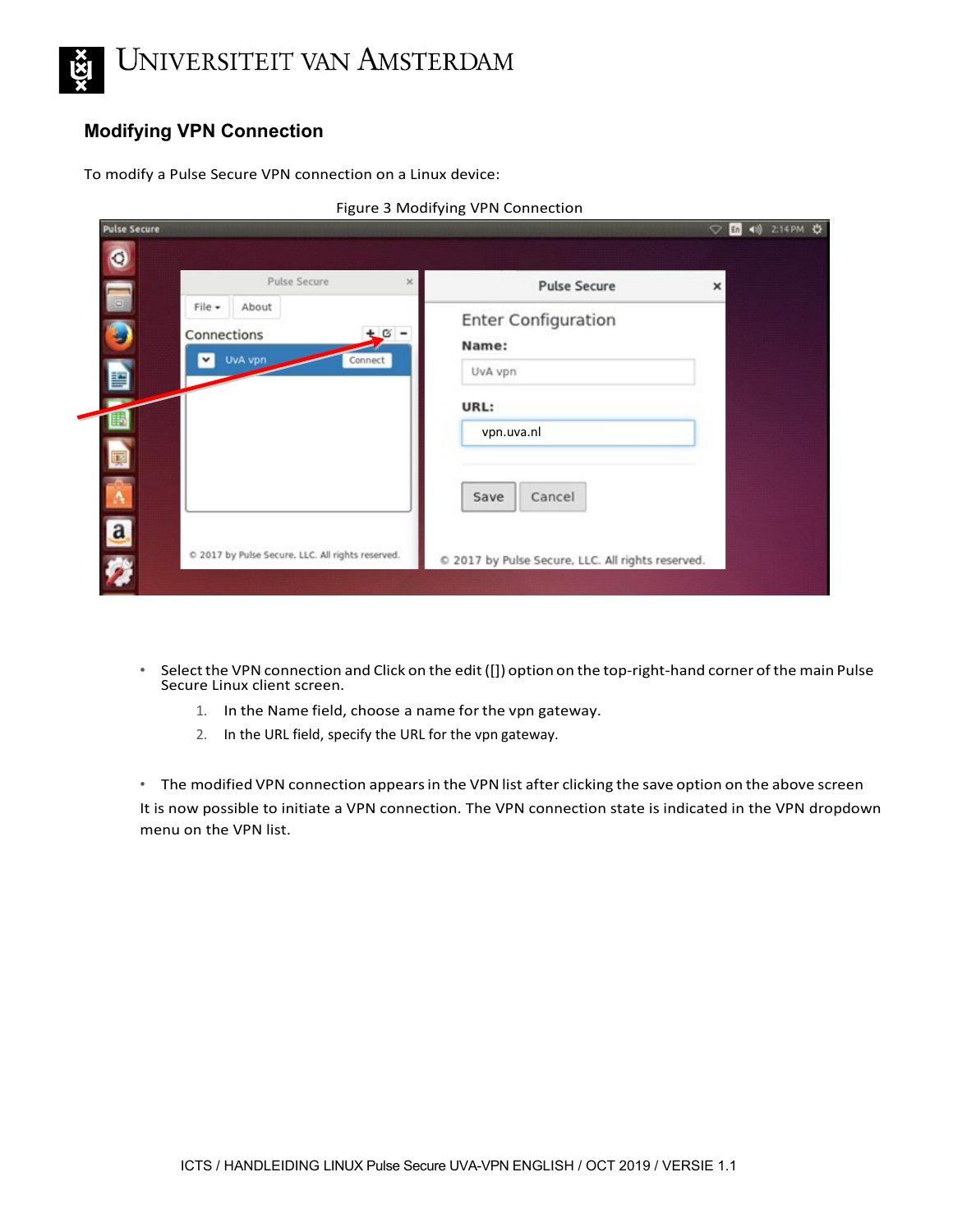

#### **Removing VPN configuration**

In order to remove a vpn configuration:

| <b>Pulse Secure</b>                                    |                                                   | ▽ 5 40 232PM ☆ |
|--------------------------------------------------------|---------------------------------------------------|----------------|
| $\bullet$                                              |                                                   |                |
| $\omega$<br>Pulse Secure                               | <b>Pulse Secure</b><br>DO<br>$\times$             |                |
| ۷<br>About<br>$File -$                                 | Do you want to delete the connection?             |                |
| Connections<br>þ                                       | $+$<br>Cancel<br>ok                               |                |
| UvA vpn<br>▿                                           | Connect                                           |                |
| ₽                                                      |                                                   |                |
| 國                                                      |                                                   |                |
|                                                        |                                                   |                |
|                                                        |                                                   |                |
| $\overline{a}$                                         |                                                   |                |
| C 2017 by Pulse Secure, LLC. All rights reserved.<br>Ź | C 2016 by Pulse Secure, LLC. All rights reserved. |                |
|                                                        |                                                   |                |

- 1. Select the VPN connection and choose the delete (-) optie (top right hand side) on the connections screen
- 2. The VPN configuration will be removed after OK is selected.

Figuur 4 removing a vpn configuration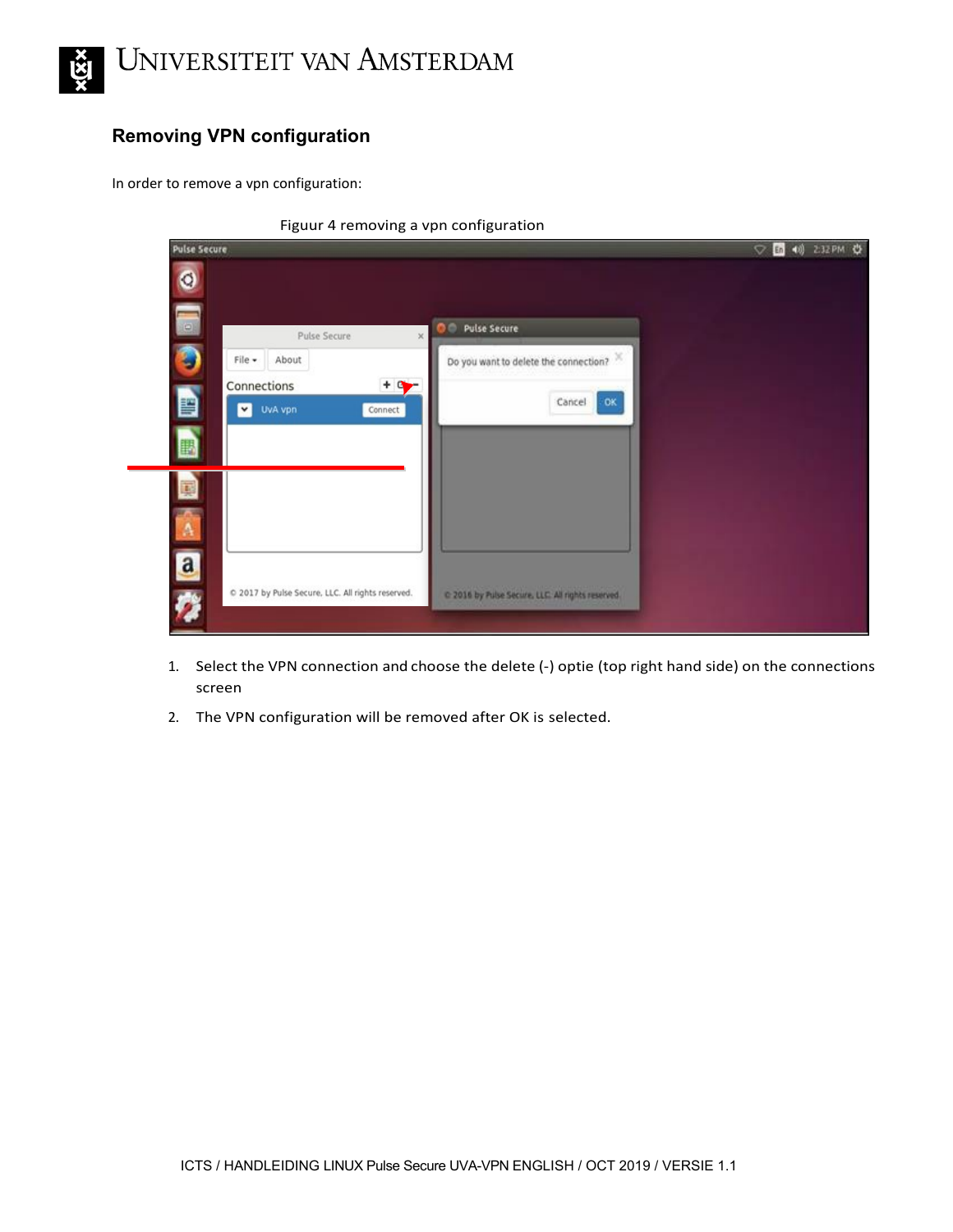

## **Initiating VPN Connection**

To initiate a Pulse Secure VPN connection on a Linux device:

#### Figure 5 Initiating VPN Connection

| <b>Pulse Secure</b> |                                                                                                                                  | 4 3:02 PM 卷<br>ິ<br>En-                                                                                                  |
|---------------------|----------------------------------------------------------------------------------------------------------------------------------|--------------------------------------------------------------------------------------------------------------------------|
|                     |                                                                                                                                  | <b>Pulse Secure</b><br>×                                                                                                 |
|                     | <b>Pulse Secure</b><br>$\times$<br>File $\star$<br>About<br>$+$ $\circ$ $-$<br>Connections<br>UvA vpn<br>$\checkmark$<br>Connect | <b>UNIVERSITY</b>                                                                                                        |
|                     |                                                                                                                                  | <b>Welcome to</b><br><b>UvAvpn</b><br>Please sign in to begin<br>UvAnetID<br>your secure session.<br>Password<br>Sign In |
|                     | © 2017 by Pulse Secure, LLC. All rights reserved.                                                                                |                                                                                                                          |

- 1. Select the VPN connection and Click on the Connect option of the VPN connection entry in the Main Pulse Secure Linux client screen.
- 2. A new window opens up to continue authentication process. Fill in your UvA ID andpassword.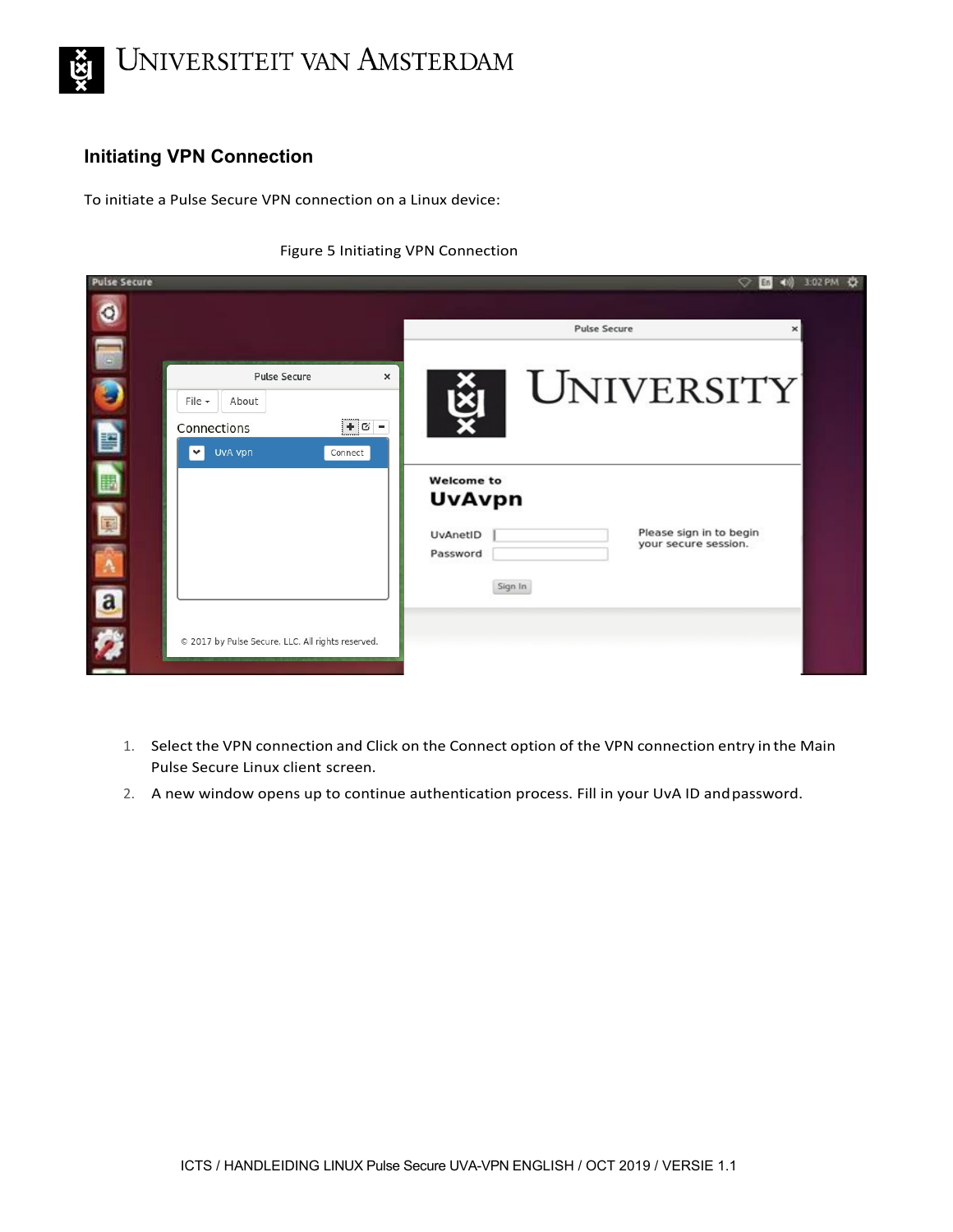

## **Terminating VPN connection**

To terminate a Pulse Secure VPN connection on a Linux device:





Select the VPN connection and Click on the Disconnect option of the VPN connection entry in the Main Pulse Secure Linux client screen.